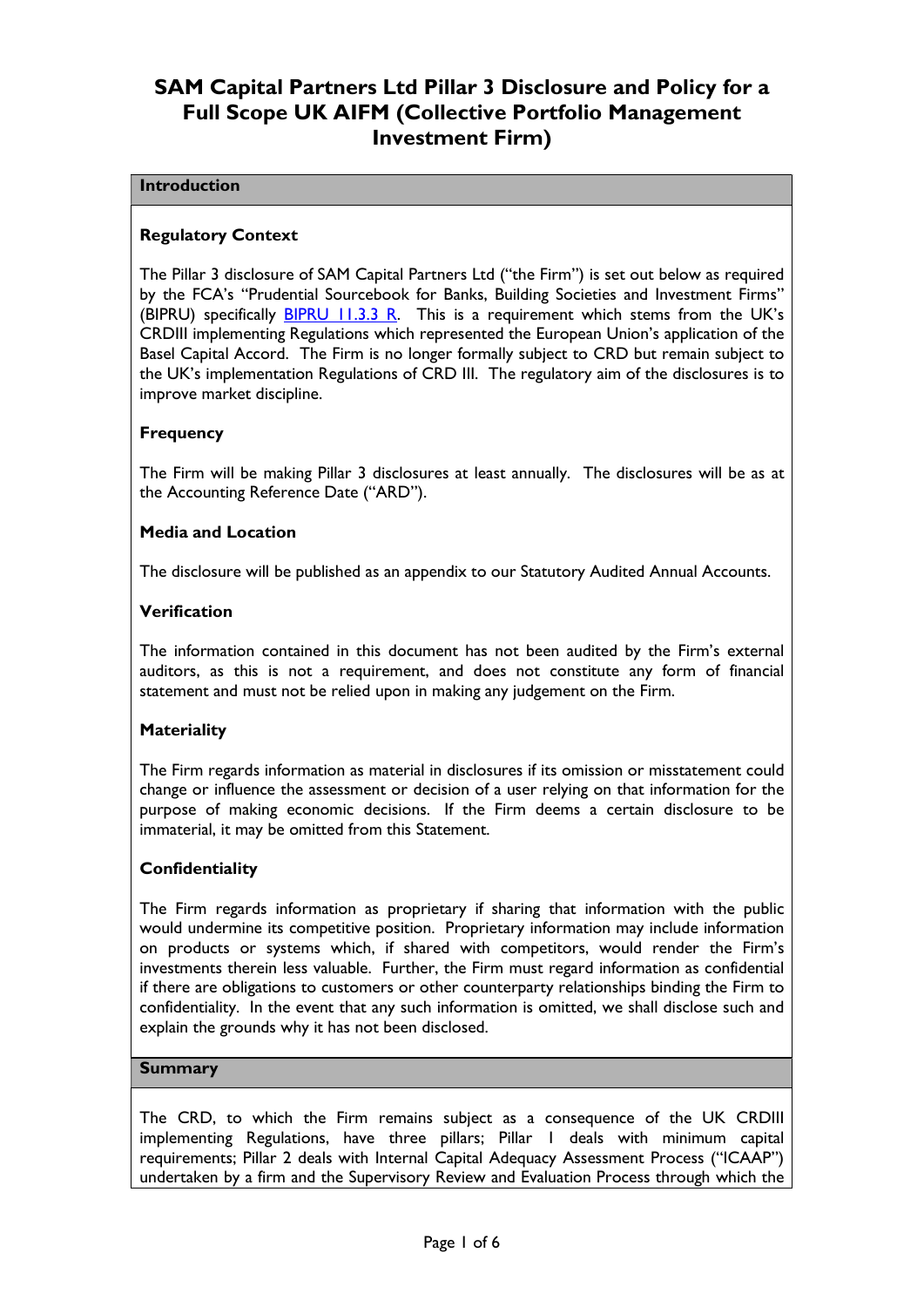Firm and Regulator satisfy themselves on the adequacy of capital held by the Firm in relation to the risks it faces and; Pillar 3 which deals with public disclosure of risk management policies, capital resources and capital requirements.

The Firm is a Full Scope UK AIFM of EEA/non-EEA AIFs and also undertakes additional activities which result in the Firm being a BIPRU firm. It acts solely as agent, so the main protection to our customers is provided through client money and asset arrangements. The Firm's greatest risks have been identified as business and operational risk. The Firm is required to disclose its risk management objectives and policies for each separate category of risk which include the strategies and processes to manage those risks; the structure and organisation of the relevant risk management function or other appropriate arrangement; the scope and nature of risk reporting and measurement systems; and the policies for hedging and mitigating risk, and the strategies and processes for monitoring the continuing effectiveness of hedges and mitigants.

The Firm has assessed business and operational risks in its ICAAP and set out appropriate actions to manage them.

A number of key operations are outsourced by our clients, typically the AIFs to which we are an AIFM, to third party providers such as administrators reducing our exposure to operational risk. The Firm has an operational risk framework (described below) in place to mitigate operational risk. The Firm's main exposure to credit risk is the risk that management and performance fees cannot be collected and, therefore, credit risk is considered low. The Firm holds all cash and performance fee balances with banks assigned high credit ratings.

Market Risk exposure has been assessed by the Firm and is limited to the Firm's exposure to foreign currency exchange rate risk and hence to any assets held on the Firm's Balance Sheet denominated in a foreign currency. The Firm's Reporting Currency is GBP and all foreign currency assets are converted into GBP where possible on a regular basis.

Background to the Firm

### **Background**

The Firm is incorporated in the UK and is authorised and regulated by the FCA as an AIFM of EEA/non-EEA AIFs. In addition the Firm undertakes MiFID activities which give it the categorisation of a 'BIPRU Firm'.

The Firm is a Solo regulated entity with a Non-EEA parent.

The Firm is a BIPRU Firm without an Investment Firm Consolidation Waiver deducting Material Holdings under (GENPRU 2 Annex 4).

### BIPRU 11.5.1

Disclosure: Risk Management Objectives and Policies

### Risk Management Objective

The Firm has a risk management objective to develop systems and controls to mitigate risk to within its risk appetite.

### Governance Framework

The Board is the Governing Body of the Firm and has the daily management and oversight responsibility.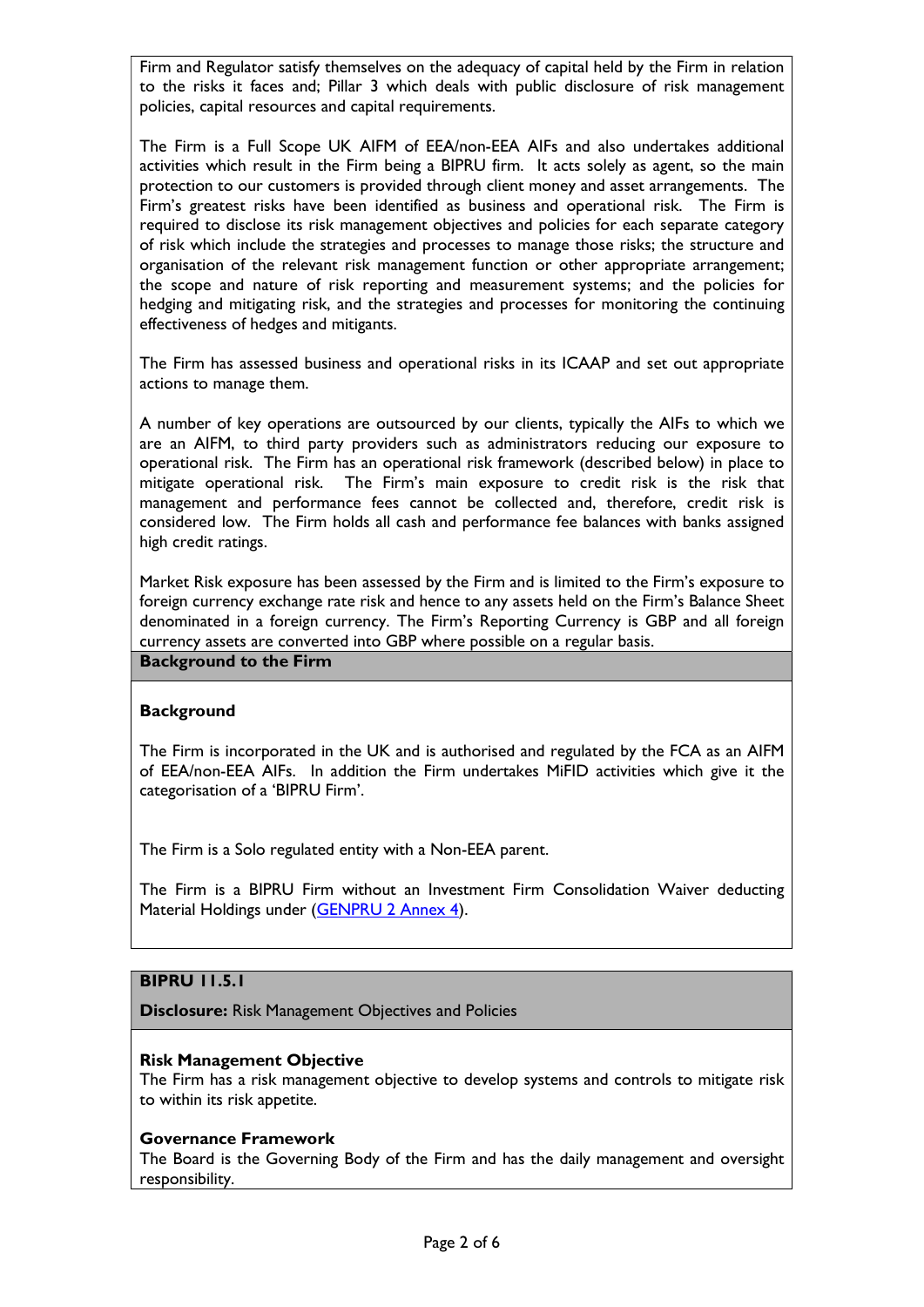The Executive Committee is responsible for the entire process of risk management, as well as forming its own opinion on the effectiveness of the process. In addition, the Governing Body decides the Firm's risk appetite or tolerance for risk and ensures that the Firm has implemented an effective, ongoing process to identify risks, to measure its potential impact and then to ensure that such risks are actively managed. Senior Management is accountable to the Executive Committee for designing, implementing and monitoring the process of risk management and implementing it into the day-to-day business activities of the Firm.

# Risk Framework

Risk within the Firm is managed by use of the following:

### BIPRU 11.5.4

Disclosure: Compliance with BIPRU 3, BIPRU 4, BIPRU 7 and the Overall Pillar 2 Rule

### BIPRU 3 (Credit Risk)

For its Pillar 1 regulatory capital calculation of Credit Risk, under the credit risk capital component the Firm has adopted the Standardised approach (BIPRU 3.4) and the Simplified method of calculating risk weights (BIPRU 3.5).

Please note: As per GENPRU 2.1.46R, the Credit Risk Capital Requirement is only required to be calculated in respect of our designated investment business. This does not include our activities as an AIFM.

### Credit Risk calculation

| <b>Credit Risk Capital Requirement</b> | Rule                     | Capital<br>Component |
|----------------------------------------|--------------------------|----------------------|
| Credit risk capital component          | <b>BIPRU 3.2</b>         | £55.856              |
| Counterparty risk capital component    | <b>BIPRU 13 &amp; 14</b> | £0                   |
| Concentration risk capital component   | BIPRU 10                 | £0                   |
| Total                                  |                          | £55,856              |

|                                       | <b>Rule</b>          | <b>Exposure</b> | <b>Risk</b><br>Weight | <b>Risk weighted</b><br>exposure<br>amount |
|---------------------------------------|----------------------|-----------------|-----------------------|--------------------------------------------|
| National Government Bodies            | <b>BIPRU 3.4.2</b>   | £5,000          | 0%                    | £0                                         |
| Banks etc long-term                   | <b>BIPRU 3.4.36</b>  | £0              | 50%                   | £0                                         |
| Banks etc short-term                  | <b>BIPRU 3.4.39</b>  | £1,000          | 20%                   | $£20-$                                     |
| <b>Exposure to Corporates/Debtors</b> | <b>BIPRU 3.4.52</b>  | £686,000        | 100%                  | £686,000                                   |
| Past due item                         | <b>BIPRU 3.4.96</b>  | £0              | 00% ا                 | £0                                         |
| Fixed assets                          | <b>BIPRU 3.4.127</b> | £2,000          | 00% ا                 | £2,000                                     |
| Accrued Investment management fees    | <b>BIPRU 3.4.128</b> | £10,000         | 00% ا                 | £10,000                                    |
| Total                                 |                      | £704,000        |                       | £698,200                                   |
|                                       |                      |                 |                       |                                            |

Credit Risk Capital Component 8% of risk weighted exposure £55,856

# BIPRU 4 (Advanced Credit Risk Approach)

The Firm does not adopt the Internal Ratings Based approach and hence this is not applicable.

### BIPRU 7 (Market Risk)

The Firm has Non-Trading Book potential exposure only (BIPRU 7.4, 7.5).

### Overall Pillar 2 Rule

The Firm has adopted the "Structured" approach to the calculation of its ICAAP Capital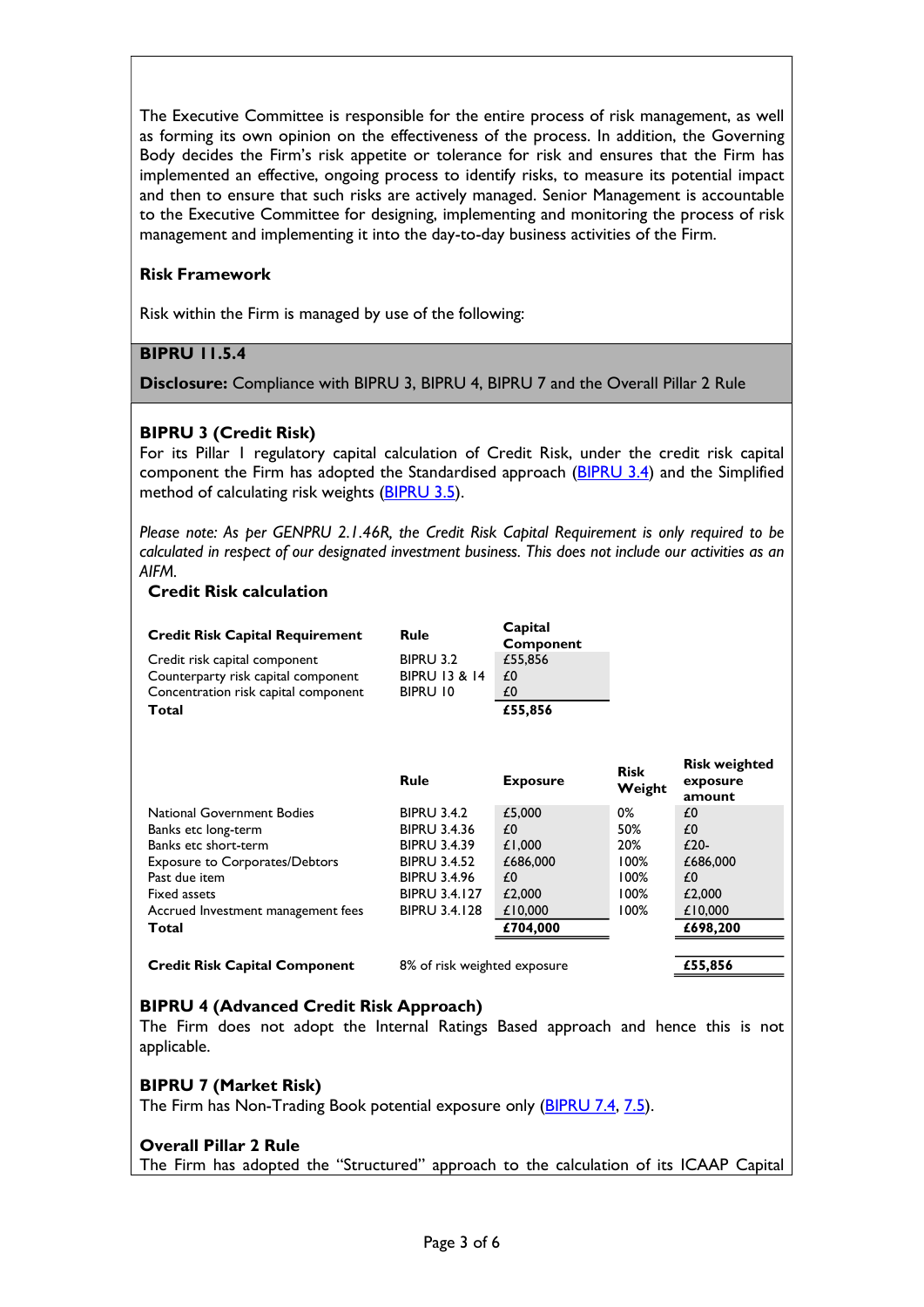Resources Requirement as outlined in the Committee of European Banking Supervisors Paper, 25 January 2006.

The ICAAP assessment is reviewed by the Executive Committee and amended where necessary, on a quarterly basis or when a material change to the business occurs. The Executive Committee presents the ICAAP document to the Governing Body of the Firm which reviews and endorses the risk management objective each quarter or when a material change to the business occurs at the same time as reviewing and signing off the ICAAP document.

# BIPRU 11.5.8

Disclosure: Credit Risk and Dilution Risk

The Firm is primarily exposed to Credit Risk from the risk of non-collection of management fees. It holds all cash and performance fee balances with Banks assigned high credit ratings. Consequently risk of past due or impaired exposures is minimal. A financial asset is past due when a counterparty has failed to make a payment when contractually due. Impairment is defined as a reduction in the recoverable amount of a fixed asset or goodwill below its carrying amount.

### BIPRU 11.5.12

Disclosure: Market Risk

The Firm has Non Trading Book potential exposure only (BIPRU 7.4 & 7.5).

Please note: As per GENPRU 2.1.46R, the Market Risk Capital Requirement is only required to be calculated in respect of our designated investment business. This does not include our activities as an AIFM.

### Market Risk calculation

|                                                 | <b>Rule</b>      | <b>Position</b> | <b>Risk Weight</b> | <b>PRR</b> |
|-------------------------------------------------|------------------|-----------------|--------------------|------------|
| Interest rate position risk requirement         | BIPRU 7.2        | £0              | 8%                 | £0         |
| Equity position risk requirement                | BIPRU 7.3        | £0              | 8%                 | £0         |
| Commodity position risk requirement             | BIPRU 7.4        | £0              | 8%                 | £0         |
| Foreign currency position risk requirement      | <b>BIPRU 7.5</b> | £0              | 8%                 | £0         |
| Option position risk requirement                | <b>BIPRU 7.6</b> | £0              | 8%                 | £0         |
| Collective investment undertaking position risk | BIPRU 7.7        | £0              | 32%                | £0         |
| requirement                                     |                  |                 |                    |            |
| Total                                           |                  | £0              |                    | £O         |

# **BIPRU 11.5.2**

Disclosure: Scope of application of directive requirements

The Firm is subject to the disclosures under the UK CRDIII Implementing Regulations.

However, it is not a member of a UK Consolidation Group and consequently, does not report on a consolidated basis for accounting and prudential purposes.

# BIPRU 11.5.3

Disclosure: Capital Resources

The Firm is a BIPRU Investment Firm without an Investment Firm Consolidation Waiver deducting Material Holdings under (GENPRU 2 Annex 4). Tier 1 Capital comprises of [LLP Members'/Partners Capital/Shares/Share Premium Accounts/Subordinated Debt/Innovative Tier One Capital and Audited Reserves/Losses].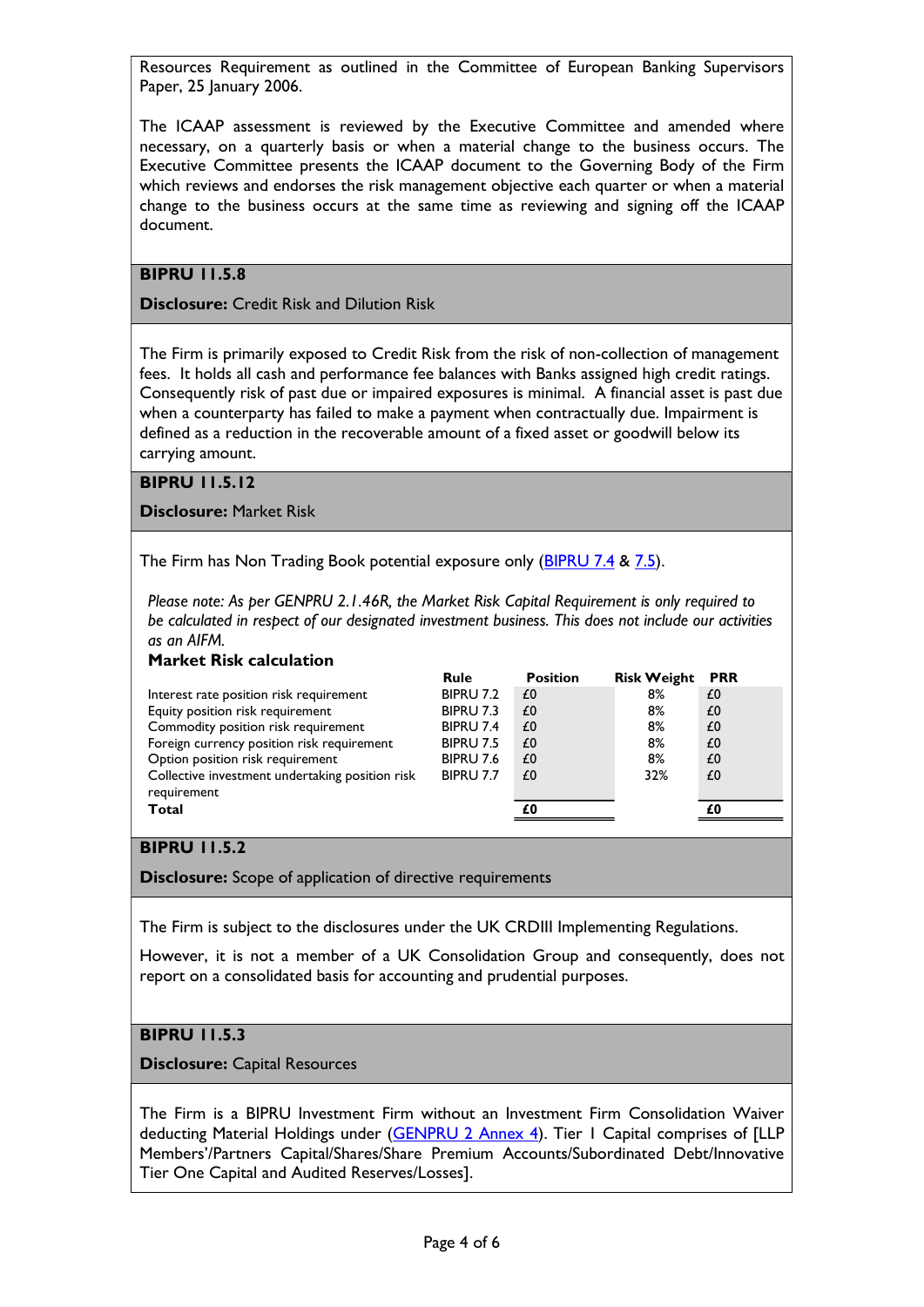As a Collective Portfolio Management Investment Firm the Firm is subject to the capital requirements set out in IPRU(INV) Chapter 11 and also BIPRU/GENPRU. The Firm has the following capital resources:-

| Tier   Capital/Initial Capital<br>Deductions<br>Tier 2 Capital<br><b>Deductions</b> | £2,212,500<br>£2,089,181<br>£0<br>£0 |
|-------------------------------------------------------------------------------------|--------------------------------------|
| Total Tier   & 2/Own<br><b>Funds</b>                                                | £123,319                             |
| Tier 3 Capital                                                                      | £0                                   |
| <b>Total Capital (GENPRU)</b>                                                       | £123,319                             |

#### BIPRU 11.5.5

This disclosure is not required as the Firm has not adopted the Internal Ratings Based approach to Credit Risk and therefore is not affected by **BIPRU 11.5.4R (3)**.

# BIPRU 11.5.6

This disclosure is not required as the Firm has not adopted the Internal Ratings Based approach to Credit Risk and therefore is not affected by BIPRU 11.5.4R (3) .

### BIPRU 11.5.7

This disclosure is not required as the Firm does not have a Trading Book.

# BIPRU 11.5.9

This disclosure is not required as the Firm does not make Value Adjustments and Provisions for Impaired exposures that need to be disclosed under BIPRU 11.5.8R (9).

### BIPRU 11.5.10

Disclosure: Firms calculating Risk Weighted Exposure Amounts in accordance with the Standardised Approach

This disclosure is not required as the Firm uses the Simplified method of calculating Risk Weights (BIPRU 3.5).

# BIPRU 11.5.11

Disclosure: Firms calculating Risk Weighted Exposure amounts using the IRB Approach

This disclosure is not required as the Firm has not adopted the Internal Ratings Based approach to Credit and therefore is not affected by **BIPRU 11.5.4R (3)**.

### BIPRU 11.5.15

Disclosure: Non-Trading Book Exposures in Equities

This disclosure is not required as the Firm does not have a Non-Trading Book Exposure to Equities.

### BIPRU 11.5.16

Disclosures: Exposures to Interest Rate Risk in the Non-Trading Book

Although the Firm has substantial cash balances on its Balance Sheet, there is currently no significant exposure to Interest Rate fluctuations.